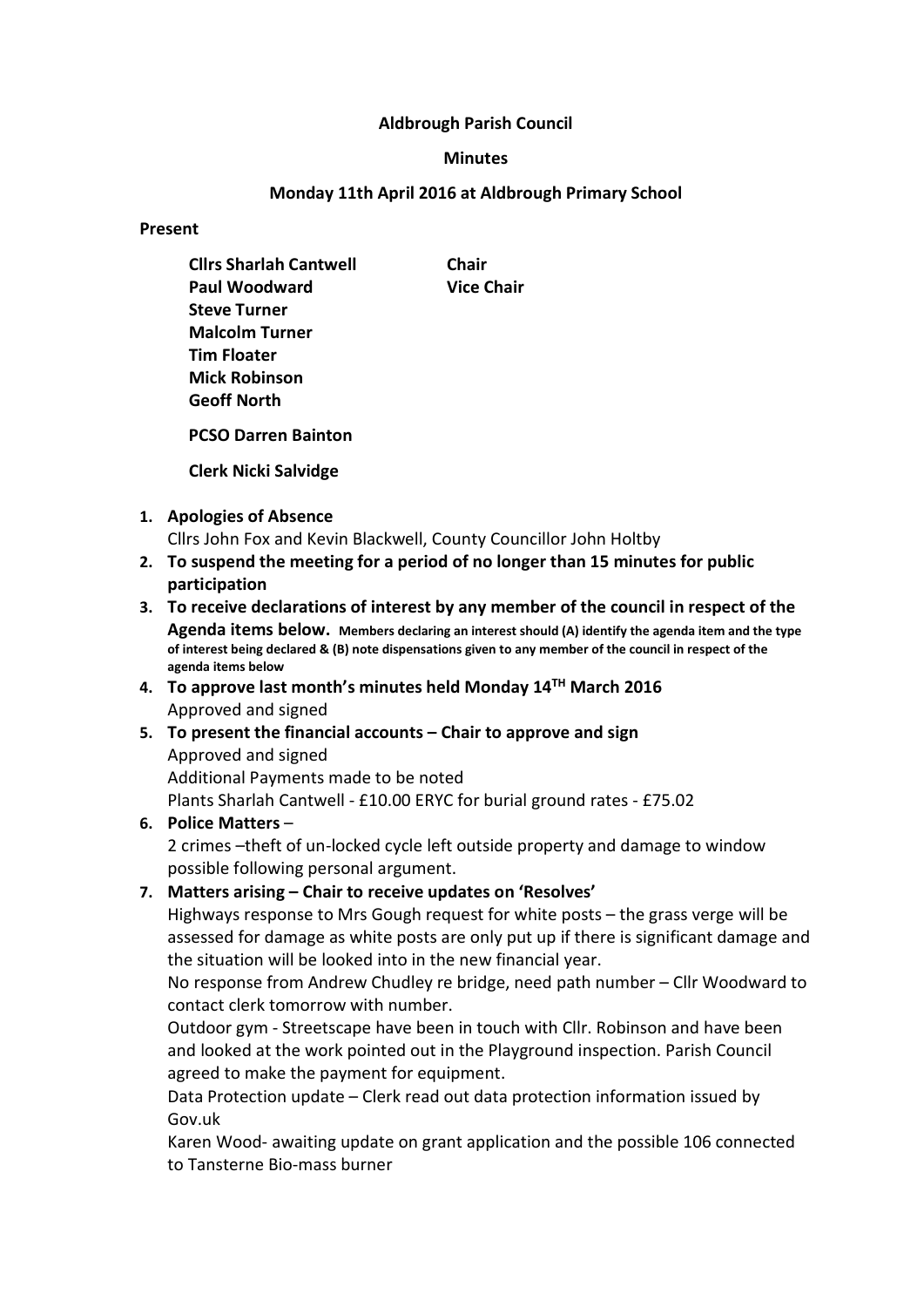Chip Shop- No planning application put in for the work being carried out, numerous correspondence has taken place regarding the changes to the building, its implications to the parking on Hornsea Road and no change of use requested. Awaiting retrospective planning application from planning, not yet received. Letters sent to Allotment Holders re hedges and full refund sent to Mrs Crawley Insurance Outdoor gym – covered for up to £75,000 worth of equipment. New equipment list provided to insurance company.

Rat infestation Carlton Lane and Wentworth Grove – reported to ERYC and investigation taking place. Cllr Woodward has been flying in hawks to try and reduce numbers. Possible influx due to mild winter, raised water levels and increase in those feeding birds encouraging them to feed from gardens.

## 8. CLG Gas site meeting/information

Next Meeting this Thursday

# 9. Planning Applications

Nothing to report

## 10. Emergency Plan

Cllr. Robinson has gone through the plan and made notes on changes to be made, including some members contact details adding Clerk. Removing The Elm Tree and changing name of Country Stores to Todays local. To include the village hall and youth club as places of safety, to look into including the school. Emergency boxes need organising. Changes to be given to Cllr. Blackwell to make necessary changes and produce new copy.

## 11. Correspondence

Invite to festival of St. John – Cllr. Robinson to look into attending on the councils behalf

John Sewell – e mails received by clerk regarding Mr Sewells comments on outdoor gym shared. Cllr Cantwell has written to Mr. Sewell to point out that the outdoor gym has been provided by grants and donations.

Autella re pension – Request by Autella for council to sign up to their pension scheme, some councillors not happy, but it was agreed to allow Autella to continue to look after the PAYE

Withernwick windfarm Tree Planting fund – applications invited

## 12. Any Other Business

Cllr. North – Pleased with how the Church Yard grass has been cut.

Cllr Robinson – Has stopped the recreation field being cut for the moment, Cllr S. Turner requested that all path edges be tidied up in cemetery.

Feedback from his attendance at the community partnership meeting, Cllr. Robinson voiced his concern that the Police applying to Withernwick Wind Farm for funding, which will be used to benefit Withernsea which is outside the grant catchment area. No new date given for next meeting.

Cllr Robinson asked PCSO Bainton for information on road closures and was advised that ERYC deal with road closures, Cllr. Cantwell had requested the information from the clerk who is involved with Hornsea Lights Night and the information has been forwarded to the group who's next meeting is  $11<sup>th</sup>$  May at 7.30pm, the Event date is Saturday 3rd December between 5-7pm.

Cllr. Robinson requested the clerk check up on the status of the Citizen Link